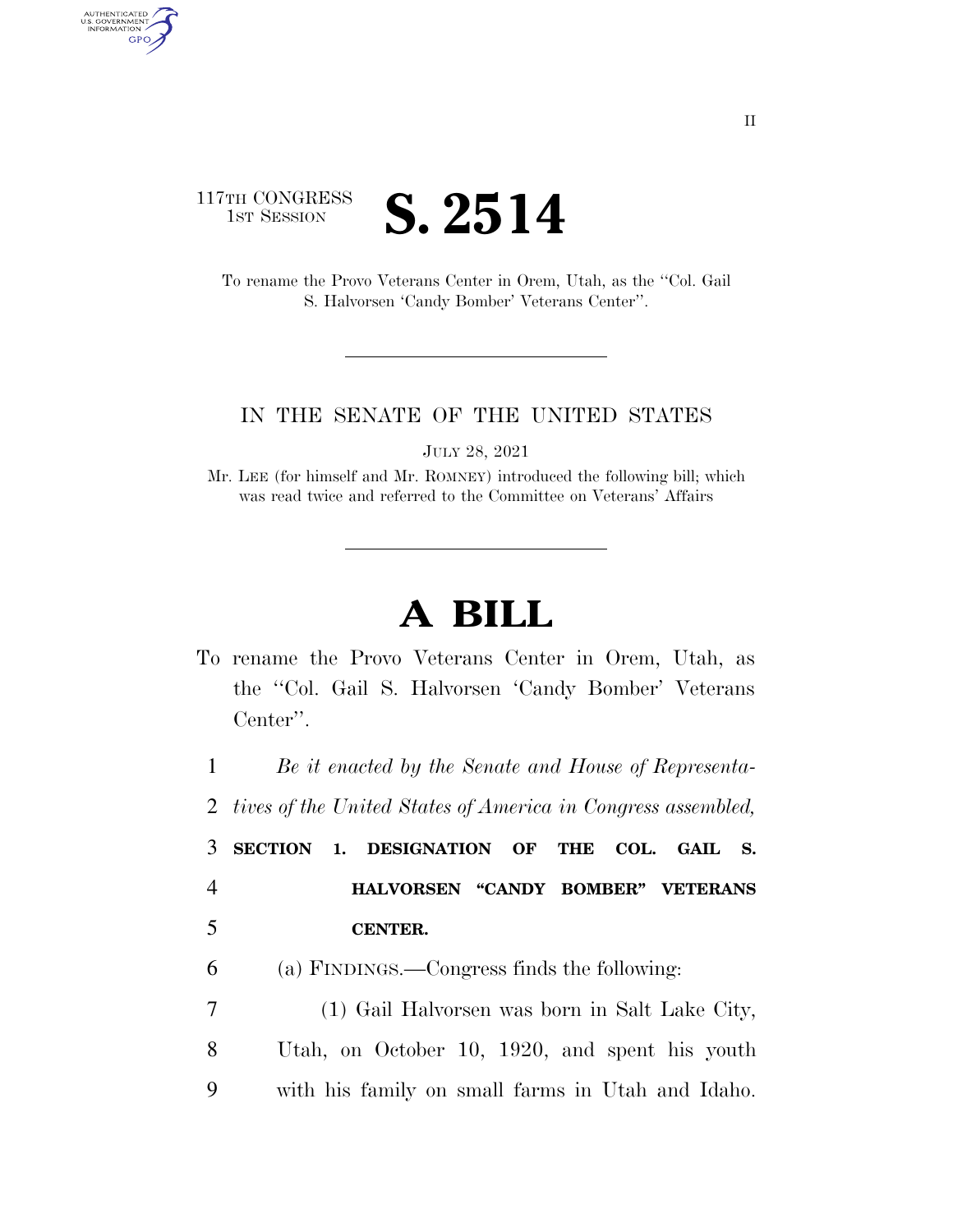| $\mathbf{1}$   | (2) After a brief stint at Utah State University,      |
|----------------|--------------------------------------------------------|
| $\overline{2}$ | Gail Halvorsen joined the Civilian Pilot Training      |
| 3              | Program where he earned his pilot's license in 1941.   |
| $\overline{4}$ | During that same year, Halvorsen joined the Civil      |
| 5              | Air Patrol as a pilot.                                 |
| 6              | (3) Gail Halvorsen joined the United States            |
| 7              | Army Air Corps in 1942 and trained flying fighter      |
| 8              | jets with the Royal Air Force. Upon his return from    |
| 9              | training, he was assigned to fly transport missions    |
| 10             | in the South Atlantic Theater.                         |
| 11             | (4) After World War II and the division of Ber-        |
| 12             | lin into occupation zones, disputes broke out between  |
| 13             | the Western Allies and the Soviet Union over the fu-   |
| 14             | ture of Europe.                                        |
| 15             | (5) Negotiations deteriorated, and in June of          |
| 16             | 1948 Soviet forces locked down all land routes con-    |
| 17             | necting Western Germany with the allied portions of    |
| 18             | Berlin. Approximately 2,000,000 people in West         |
| 19             | Berlin were left completely isolated. Starvation, pov- |
| 20             | erty, and desperate want ensued.                       |
| 21             | $(6)$ In an effort to alleviate the immense human      |
| 22             | suffering, the allies decided to drop supplies to peo- |
| 23             | ple of West Berlin from the air until a diplomatic     |
| 24             | solution to the blockade could be reached. Termed      |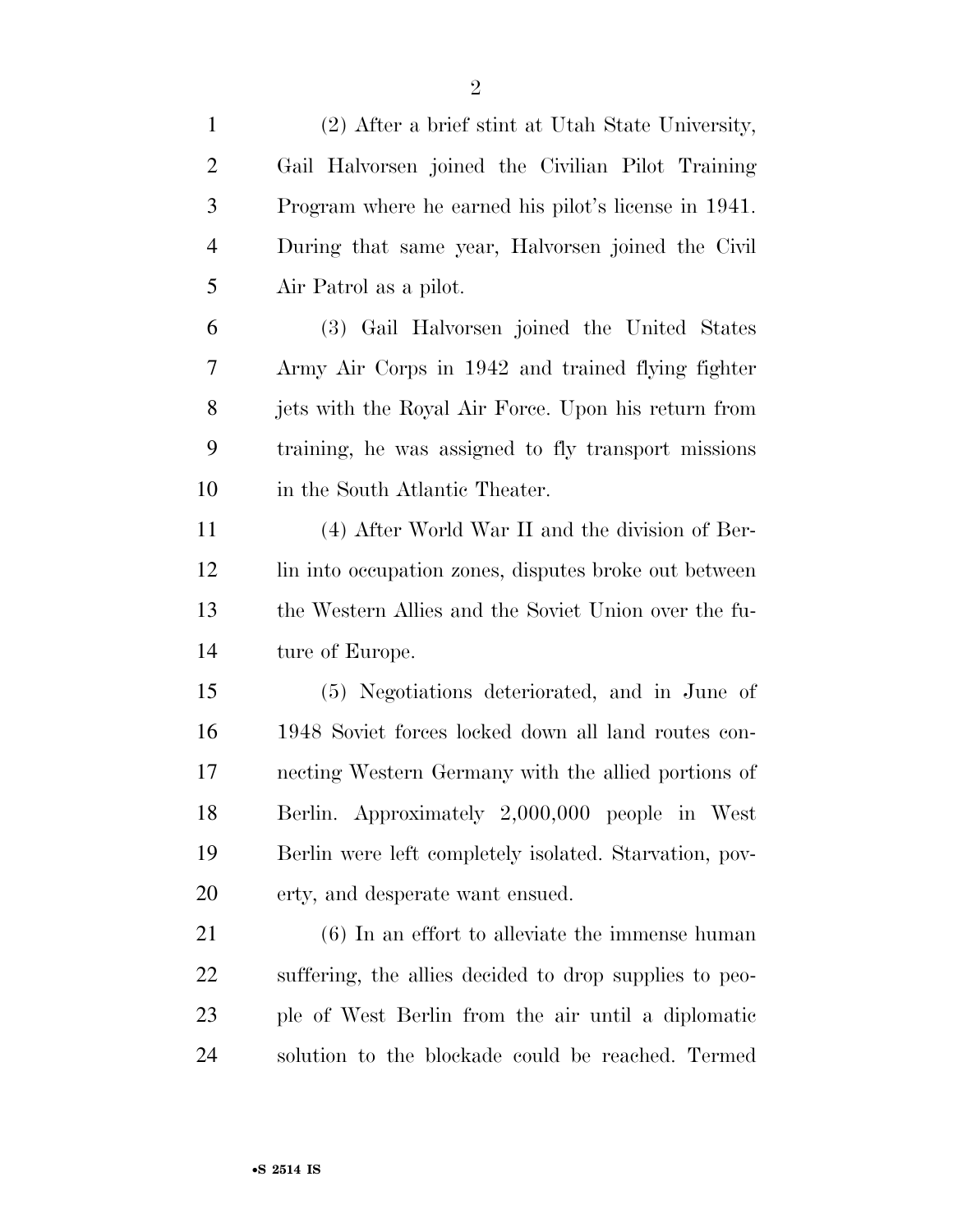| $\mathbf{1}$   | by United States forces "Operation Vittles", the      |
|----------------|-------------------------------------------------------|
| $\overline{2}$ | Berlin Airlift began on June 26, 1948.                |
| 3              | (7) Gail Halvorsen was assigned to Germany in         |
| $\overline{4}$ | 1948 to work as an airlift pilot where he flew $C-47$ |
| 5              | and C-54 cargo planes as part of Operation Vittles.   |
| 6              | (8) While on mission at Tempelhof Airport in          |
| 7              | Berlin, Halvorsen noticed a group of German chil-     |
| 8              | dren standing just outside the barb wire fence.       |
| 9              | (9) The children were destitute and clearly had       |
| 10             | very little to eat. Halvorsen gave the children two   |
| 11             | sticks of gum he had in his pocket, which they split  |
| 12             | into little pieces to share among themselves.         |
| 13             | (10) Colonel Halvorsen was deeply affected by         |
| 14             | the experience and wanted to do more to help. He      |
| 15             | promised the children he would drop more candy to     |
| 16             | them from his plane as he flew his regular airlift    |
| 17             | missions.                                             |
| 18             | (11) Halvorsen told the children they would rec-      |
| 19             | ognize his plane by a back-and-forth waggle of his    |
| 20             | wings as he flew over.                                |
| 21             | (12) Colonel Halvorsen enlisted his copilot and       |
| 22             | engineer in the project and began attaching their     |
| 23             | candy rations to miniature parachutes which they      |
| 24             | dropped from their plane to the starving children     |
| 25             | below.                                                |
|                |                                                       |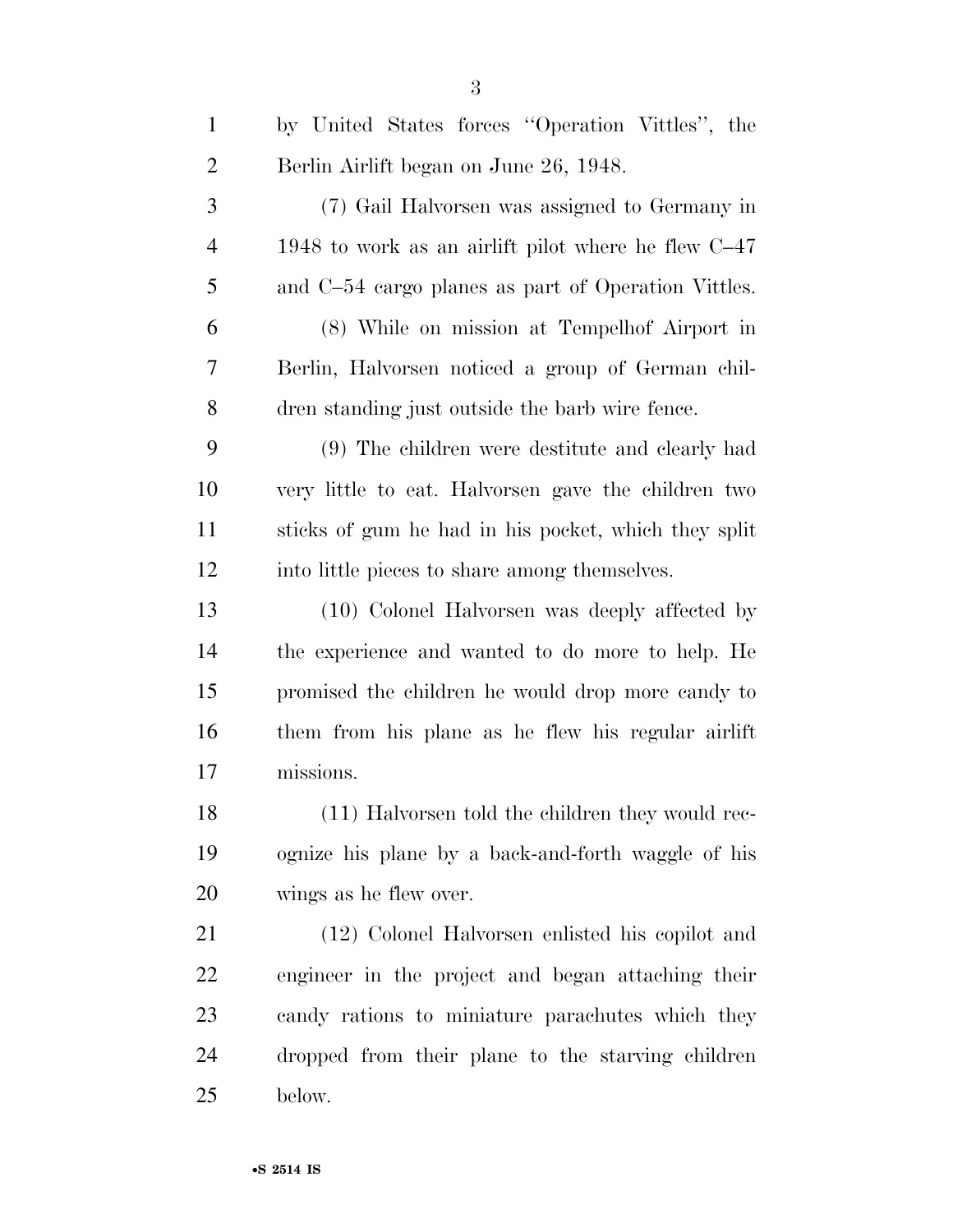| $\mathbf{1}$   | (13) The children of Berlin gave Halvorsen            |
|----------------|-------------------------------------------------------|
| $\overline{2}$ | many nicknames including "Uncle Wiggly Wings",        |
| 3              | "The Chocolate Flier", "The Gum Drop Kid", and        |
| $\overline{4}$ | Chocolate Uncle". He eventually became<br>"The        |
| 5              | known around the world as "The Candy Bomber".         |
| 6              | (14) Lieutenant General William H. Turner,            |
| 7              | directed the Berlin Airlift, learned about<br>who     |
| 8              | Halvorsen's efforts and officially expanded the idea  |
| 9              | into a full-blown operation known as "Little Vittles" |
| 10             | as a play on the broader operation's name.            |
| 11             | $(15)$ As the candy drops continued, word of Op-      |
| 12             | eration Little Vittles reached the United States.     |
| 13             | Families, schoolchildren, and candymakers in the      |
| 14             | United States began contributing candy and home-      |
| 15             | made parachutes that Halvorsen and other pilots       |
| 16             | could drop.                                           |
| 17             | (16) When the Berlin Airlift ended, an esti-          |
| 18             | mated 250,000 parachutes containing approximately     |
| 19             | 21 tons of candy had been dropped by Halvorsen        |
| 20             | and his fellow airmen as a part of Operation Little   |
| 21             | Vittles.                                              |
| 22             | (17) Halvorsen retired from the military in           |
| 23             | 1974 after 31 years of service and more than $8,000$  |
|                |                                                       |

hours of flying time.